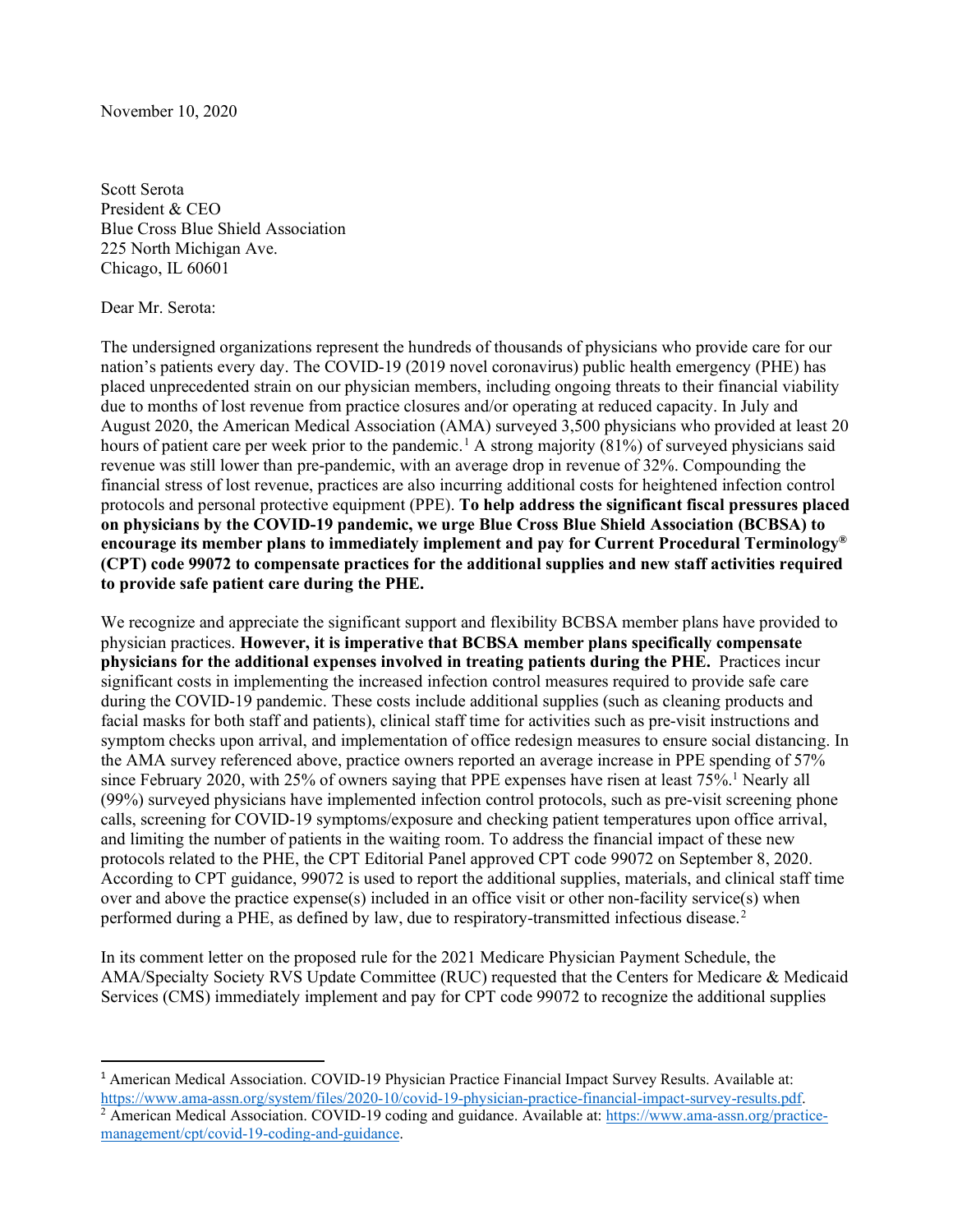Scott Serota November 10, 2020 Page 2

and new staff activities required to provide safe care during the PHE. [3](#page-1-0) This recommendation was based on extensive research and analysis by the RUC Practice Expense During the COVID-19 Public Health Emergency Workgroup, which included responses from 50 national medical specialty societies and other health care professional organizations to a practice expense survey and more than 800 submitted invoices. The Workgroup's report, analysis, background information, and practice expense spreadsheet describing the \$6.57 in direct costs for the code are included in Attachment 05 of the RUC comment letter to CMS.

**Our organizations advocate for BCBSA member plans to immediately implement and pay for CPT code 99072 with no patient cost-sharing during the PHE.** Your support will ensure that physicians receive the critical financial resources needed to maintain intensive infection control measures during the COVID-19 PHE.

If you would like to further discuss this matter, please contact Robert D. Otten, AMA's Vice President of Health Policy, at [rob.otten@ama-assn.org.](mailto:rob.otten@ama-assn.org)

Sincerely,

American Medical Association American Academy of Allergy, Asthma & Immunology American Academy of Child and Adolescent Psychiatry American Academy of Dermatology Association American Academy of Family Physicians American Academy of Hospice and Palliative Medicine American Academy of Neurology American Academy of Ophthalmology American Academy of Otolaryngic Allergy American Academy of Otolaryngology Head & Neck Surgery American Academy of Pediatrics American Academy of Physical Medicine & Rehabilitation American Academy of Sleep Medicine American Association of Clinical Endocrinology American Association of Clinical Urologists American Association of Neurological Surgeons American Association of Neuromuscular & Electrodiagnostic Medicine American Association of Orthopaedic Surgeons American College of Allergy, Asthma and Immunology American College of Cardiology American College of Chest Physicians American College of Gastroenterology American College of Medical Genetics and Genomics American College of Obstetricians and Gynecologists American College of Osteopathic Internists American College of Osteopathic Surgeons American College of Physicians American College of Radiation Oncology

<span id="page-1-0"></span><sup>&</sup>lt;sup>3</sup> AMA/Specialty Society RVS Update Committee. Comment on CMS Notice of Proposed Rule Making on the revisions to Medicare payment policies under the Physician Payment Schedule for calendar year (CY) 2021. Available at: [https://www.regulations.gov/document?D=CMS-2020-0088-11011.](https://www.regulations.gov/document?D=CMS-2020-0088-11011)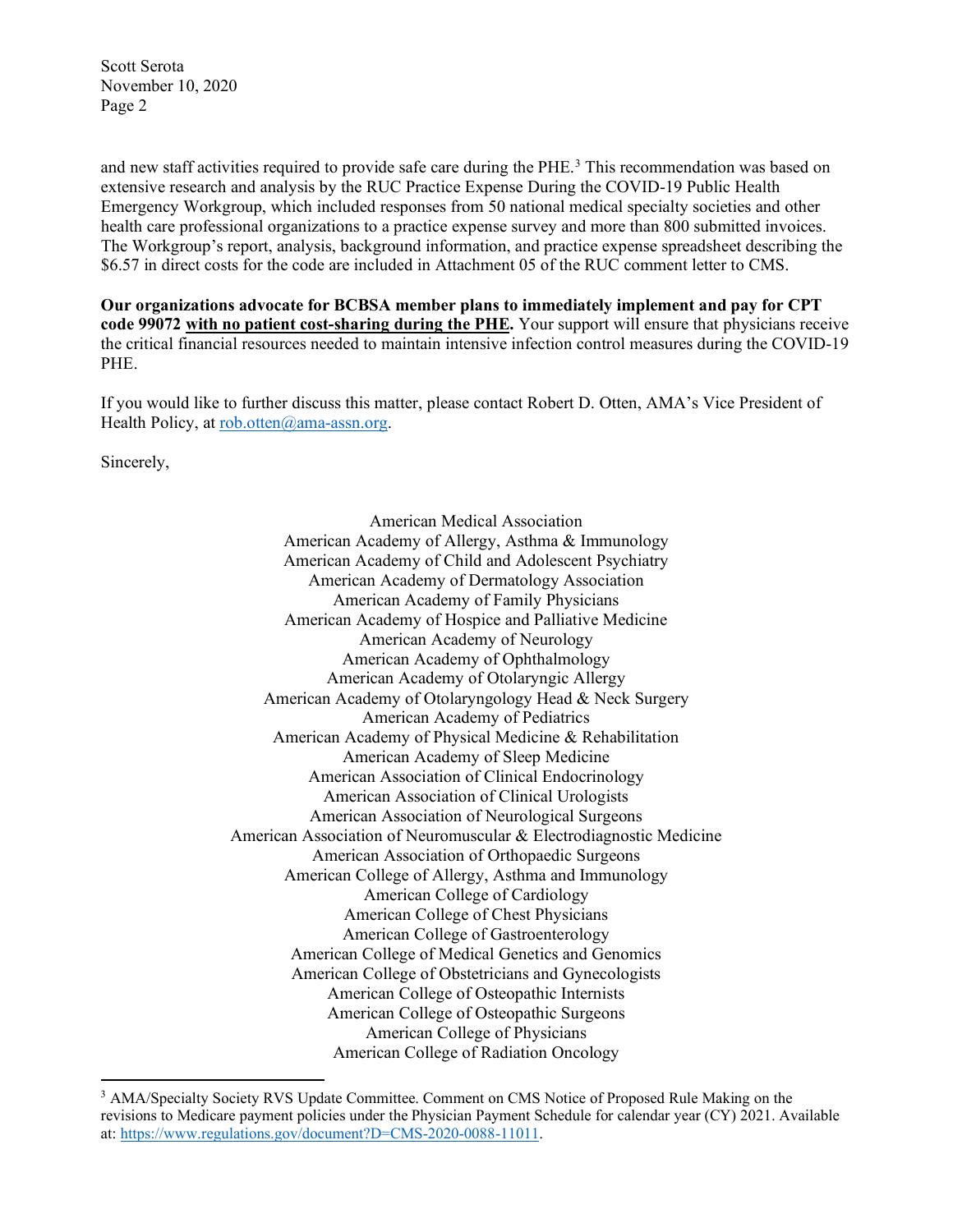Scott Serota November 10, 2020 Page 3

> American College of Radiology American College of Rheumatology American College of Surgeons American Gastroenterological Association American Geriatrics Society American Institute of Ultrasound in Medicine American Medical Women's Association American Society for Dermatologic Surgery Association American Orthopaedic Foot & Ankle Society American Osteopathic Association American Psychiatric Association American Rhinologic Society American Society for Aesthetic Plastic Surgery American Society for Clinical Pathology American Society for Gastrointestinal Endoscopy American Society for Laser Medicine and Surgery American Society for Metabolic and Bariatric Surgery American Society for Radiation Oncology American Society for Surgery of the Hand American Society of Anesthesiologists American Society of Cataract & Refractive Surgery American Society of Echocardiography American Society of General Surgeons American Society of Hematology American Society of Neuroradiology American Society of Plastic Surgeons American Society of Regional Anesthesia and Pain Medicine American Society of Retina Specialists American Thoracic Society American Urogynecologic Society American Urological Association American Vein & Lymphatic Society Association for Clinical Oncology Congress of Neurological Surgeons Endocrine Society Heart Rhythm Society Infectious Diseases Society of America International Society for the Advancement of Spine Surgery Medical Group Management Association National Association of Medical Examiners Renal Physicians Association Society for Vascular Surgery Society of Cardiovascular Computed Tomography Society of Gynecologic Oncology Society of Interventional Radiology Spine Intervention Society The Society for Cardiovascular Angiography and Interventions The Society of Thoracic Surgeons

> > Medical Association of the State of Alabama